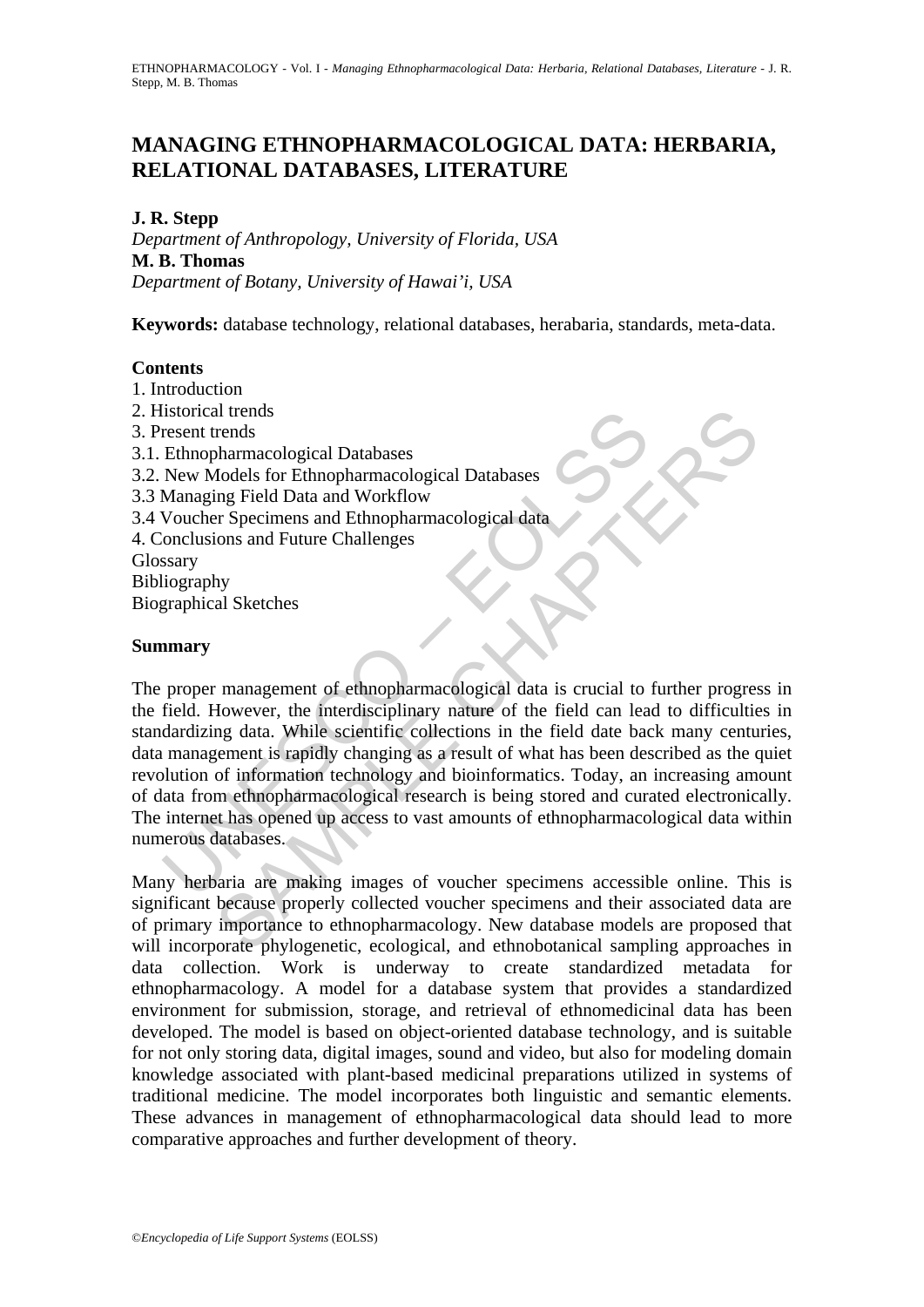ETHNOPHARMACOLOGY - Vol. I - *Managing Ethnopharmacological Data: Herbaria, Relational Databases, Literature* - J. R. Stepp, M. B. Thomas

#### **1. Introduction**

The management of ethnopharmacological data is a complex issue due to the interdisciplinary nature of the discipline. Research questions and methods vary widely depending on the training and background of the researcher(s). This can lead to difficulties in standardizing data and engaging in comparative approaches. The field of ethnopharmacology involves people's use of plants, fungi, animals, microorganisms and minerals, in the context of traditional medical systems. It is concerned with identifying the biological and pharmacological effects of these *materia medica*, and communicating that information based on the principles established through international conventions. Early humans confronted with illness and disease experimented and discovered a wealth of useful therapeutic agents in both the animal and plant kingdoms. The empirical knowledge of these medicinal substances and their toxic potential was passed on by oral tradition and sometimes recorded in herbals and other texts on *materia medica*.

ition and sometimes recorded in herbals and other texts on *materiay*, at least 121 plant derived pharmaceutical drugs including b. atropine, hyoscyamine, and scopolamine), digoxin, cocaine, the morphine), tubocurarie, dig d sometimes recorded in herbals and other texts on *materia medica*.<br>Least 121 plant derived pharmaceutical drugs including belladona atkalne, hyoscyamine, and scopolamine), digoxin, cocaine, the optates (cod<br>nine), tubocu Today, at least 121 plant derived pharmaceutical drugs including belladona alkaloids (e.g. atropine, hyoscyamine, and scopolamine), digoxin, cocaine, the opiates (codeine and morphine), tubocurarine, digoxin, reserpine, taxol, tubocurarine, quinine and reserpine have been discovered and commercialized through the study of traditional remedies. Natural product investigation based on ethnopharmacological leads continues, although the resurgence of interest in ethno-bioprospecting in the late 1980s and 1990s has declined lately, mainly due to the lack of new pharmaceuticals being created through such approaches. Of perhaps more current significance is the use of ethnopharmacological leads as a backbone in combinatorial chemistry to create new pharmaceuticals. Chemists continue to use plant-derived compounds (e.g. emetine, morphine, taxol, physostigmine, quinidine) as prototypes in their attempts to develop more effective and less toxic medicines.

In recent years, the preservation of local knowledge, the promotion of indigenous medical systems in primary health care, and the conservation of bio-cultural diversity have become vital issues to all scientists working at the interface of social and natural sciences but especially to ethnopharmacologists. Recognizing the sovereign rights of States over their natural resources, ethnopharmacologists are particularly concerned with local people's traditional rights to further utilization and development of their traditional knowledge and autochthonous resources. In view of that, today's ethnopharmacological research embraces multidisciplinary effort in the documentation of indigenous medical knowledge and scientific study of indigenous medicines in order to contribute in the long-term to improved health care in the communities of study as well as searching for pharmacologically unique principles from existing indigenous remedies.

Ethnopharmacological data management is similar to that of the broader field of ethnobiology, in that researchers rely heavily on voucher specimens of organisms and associated data collected with the voucher in order as the primary unit of data. However, ethnopharmacological data management has the added complexity of data related to medical practices and, sometimes, chemical analyses of the voucher specimens. Recent advances in database technology hold promise for the organization and analyses of complex data.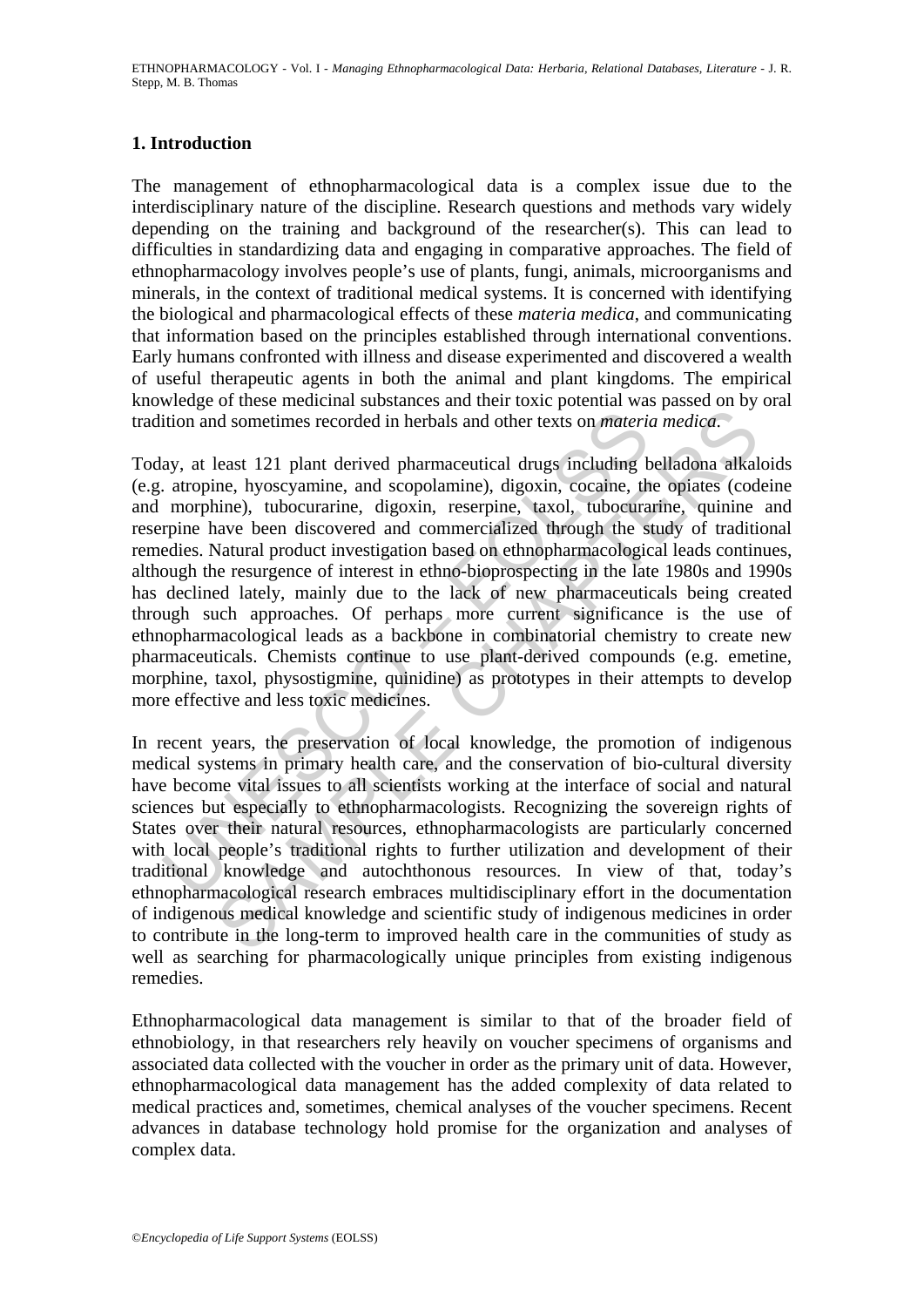### **2. Historical Trends**

Scientific collections and data in ethnopharmacology date back many centuries. As early as the thirteenth century humans started to systematically collect voucher specimens of plants and store them in collections which evolved into herbaria. The development of herbaria coincided with the development of the printing press and subsequently, libraries. In fact, herbaria had much in common with early libraries because plants were dried and pressed and then glued into blank pages of books. Some of the earliest herbaria are found at at the Naturkundemuseum in Kassel, Germany (1569) and at the universities of Bologna (1570), Basel (1588), and Oxford (1621).

Later herbaria starting around the eighteenth century began using specimens mounted on loose sheets of paper. This allowed for the shuffling of collections as classifications schemes matured and changed. The publication of *Species Plantarum* by Carl Linnaeus in 1753 revolutionized classification by providing a global system for the classification of organisms. Through the development of a binomial nomenclature, Linnaeus standardized the way herbaria cataloged collections.

The means matured and changed. The publication of *Species Plantarum*<br>753 revolutionized classification by providing a global system for<br>ganisms. Through the development of a binomial nomer<br>dardized the way herbaria catalo Example and changed. The publication of *Species Plantarum* by Carl Linn, a changed. The publication of *Species Plantarum* by Carl Linn, colutionized classification by providing a global system for the classifications. Th Because herbarium collections are spread across many institutions and geographic regions, they have been historically difficult to utilize and compare. Retrieving ethnopharmacological research data has always been challenging because much of this information is published in disciplinary journals from diverse fields (e.g. botany, biology, anthropology, conservation biology) or in "gray literature" (e.g. unpublished works, government documents and technical reports) that are not widely accessible. The diffuse distribution and variable quality of this data limit the ability of scientists to easily obtain access to either legacy data or current published ethnobotanical research. Large poorly maintained databases, some of which are proprietary, also exist in institutions but are not accessible to the wider scientific community.

A decade or two ago, a researcher interested in learning about the medical use of a particular plant species may have had to scan index cards, field notes and personal journals in order to find what had been collected, where and for what use. To learn what was contained in herbaria and museum collections a researcher had to physically visit them. This situation, however, is rapidly changing as a result of what has been described as the quiet revolution of information technology and bioinformatics. Today, an increasing amount of data from ethnopharmacological research is being stored and curated electronically.

### **3. Present Trends**

### **3.1. Ethnopharmacological Databases**

Probably, the largest collection of ethnopharmacological data is held by the Program for Collaborative Research in the Pharmaceutical Sciences College of Pharmacy, University of Illinois at Chicago NAPRALERT database. An acronym for NAtural PRoducts ALERT, NAPRALERT is the largest relational database of world literature describing the ethnomedical or traditional uses, chemistry, and pharmacology of plant, microbial and animal (primarily marine) extracts. While at its core the database is concerned with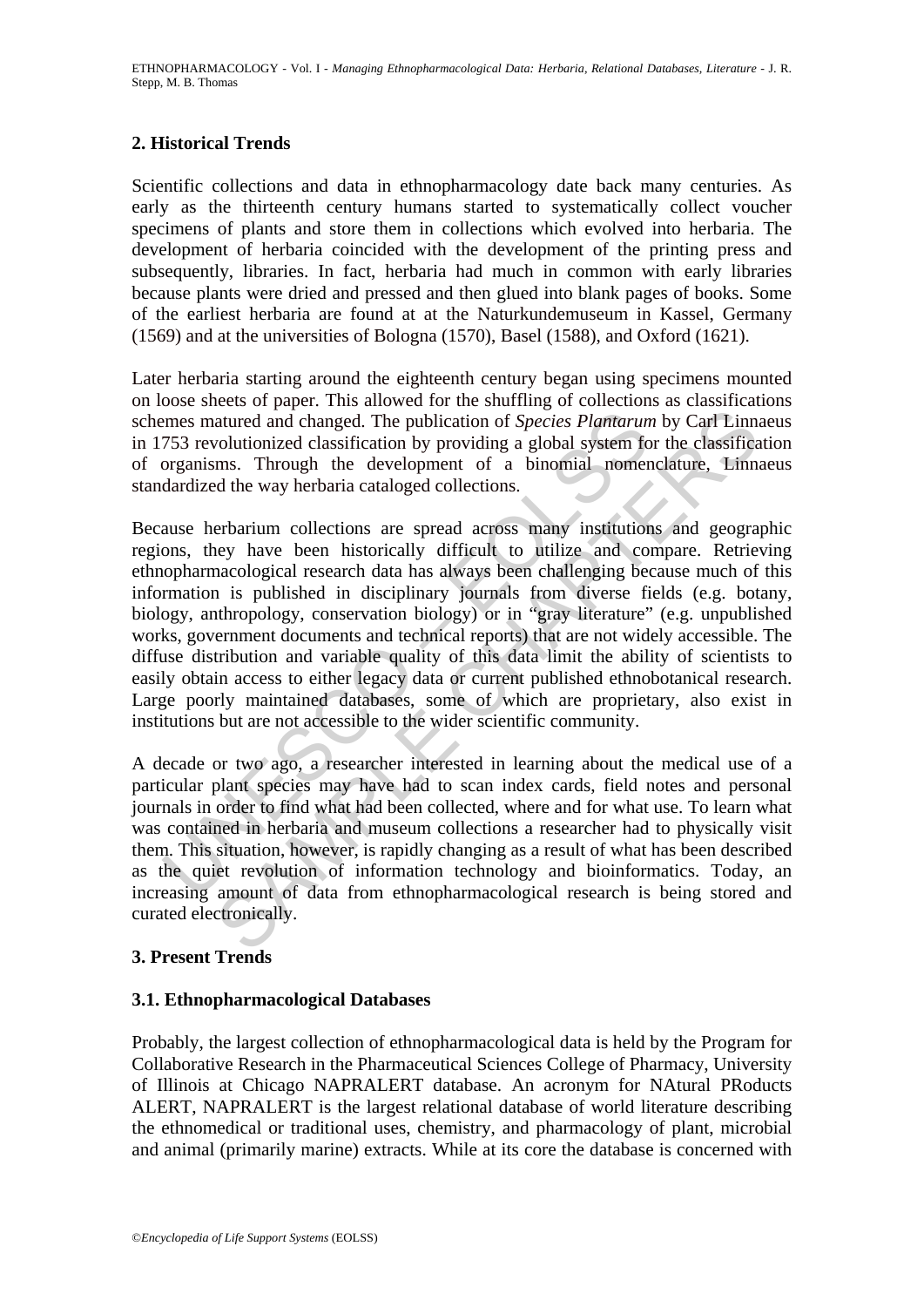coverage of natural products, whether used by humans or not, a substantial portion of the database is within the realm of ethnopharmacology. NAPRALERT is a relational database that is fee-based, except for researchers from Third World Countries whose access is free of charge. It contains bibliographic and factual data on natural products, including information on the pharmacology, biological activity, taxonomic distribution, ethno-medicine and chemistry of plant, microbial, and animal (including marine) extracts (Figure 1). In addition, the file contains data on the chemistry and pharmacology of secondary metabolites that are derived from natural sources and that have known structure. It is a "source" type of database as opposed to the more common type known as a "bibliographic resource", which only contains citation information.

proximately 80% of the file is from systematic survey of the liter<br>present. The remaining records were obtained by selective retre<br>grade with over 1.5 million entries on their biological activit<br>read with over 1.5 million tlety 80% of the file is from systematic survey of the literature from 197<br>the state of the file is from systematic survey of the literature from 197<br>t. The remaining records were obtained by selective retrospective inde<br>t NAPRALERT currently contains the extracted information from over 170,000 scientific research articles. The NAPRALERT File contains records from 1650 to the present. Approximately 80% of the file is from systematic survey of the literature from 1975 to the present. The remaining records were obtained by selective retrospective indexing dating back to 1650. Over 151 000 plant, animal, marine and microbial organisms are covered with over 1.5 million entries on their biological activities. The database contains four main record sets for each entry: demographic (similar to that of a standard bibliographic file but with select additional information added); organism (full taxonomic description, part of organism studied); compound (when available, information is provided on the chemical composition and percentages of the organism); and pharmacology (biological activities and effects). The database is kept current by a team of scientists who systematically review relevant literature and extract pertinent information into the database. Over 600 articles are added each month from over 700 journals. Comprehensive abstracting services are also utilized and scanned for relevant articles. The secondary literature indices that are incorporated into NAPRALERT include Index Catalog of the Surgeon General (1880-1961), Index Medicus (1897-1927; 1960 to present), Chemical Abstracts (1907 to present), Quaterly Cumulative Index Medicus (1916-1956), Biological Abstracts (1926 to present), Current List of Medical Literature (1941-1959), United States Armed Forces Medical Journal (1950-1960), National Library of Medicine Current Catalog (1966 to present), and Current Contents―Life Sciences (1967 to present). Over particular utility in the database are the numerous search functions available. Some search fields available that would be of particular interest in ethnopharmacological research are:

- verify, where a search is conducted to determine if a Latin binomial is valid within the database or if a synonym is required;
- common―this feature provides all common (ethnobiological) names for a particular Latin binomial of an organism;
- ethno―which provides information on traditional uses of a particular genus or species;
- exper or biol—information on all experimental biological testing on a particular extract or compound from an organism;
- cmpd—a list of all compounds in a genus or species
- occ—a list of all organisms from which a compound has been identified.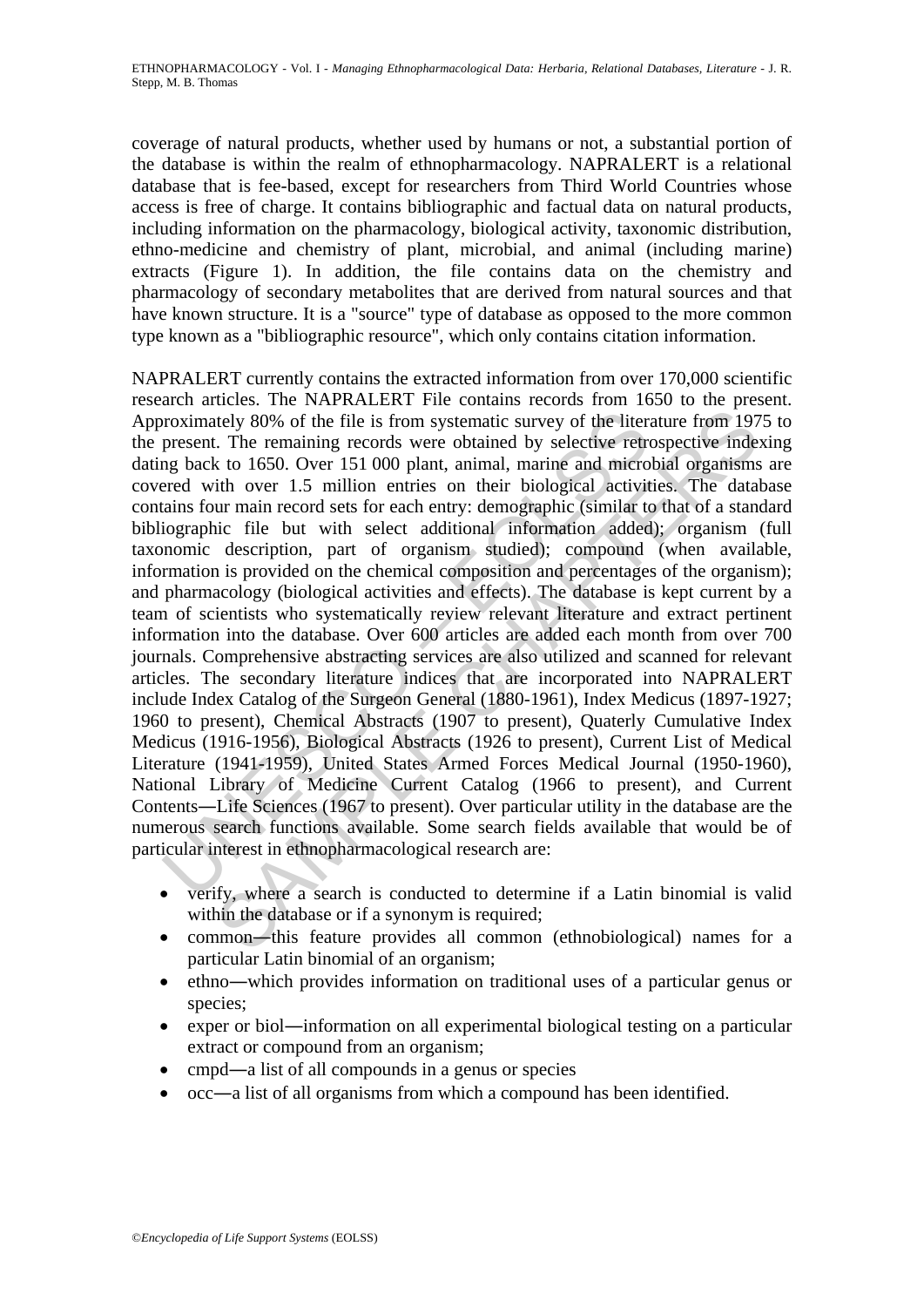#### **DISPLAY ALL**

| AN          |                                                                                                |  |
|-------------|------------------------------------------------------------------------------------------------|--|
|             | 92:17094 NAPRALERT                                                                             |  |
| DN<br>TI    | H06008<br>(+)-ALPHA-VINIFERIN, AN ANTI-INFLAMMATORY COMPOUND FROM CARAGANA                     |  |
|             | CHAMLAGU ROOT                                                                                  |  |
| AU<br>K;    | KITANAKA S; IKEZAWA T; YASUKAWA K; YAMANOUCHI S; TAKIDO M; SUNG H                              |  |
|             | KIM I H                                                                                        |  |
| CS<br>SO    | COLL PHARM, NIHON UNIV, CHIBA 274 JAPAN<br>CHEM PHARM BULL (1990) 38 (2) p. 432-435.           |  |
| $_{\rm DT}$ | (Research paper)                                                                               |  |
| LA<br>CHC   | <b>ENGLISH</b><br>1424                                                                         |  |
|             | ORGN Class: DICOT Family: LEGUMINOSAE Genus: CARAGANA Species:                                 |  |
|             | CHAMLAGU [LAMK.]<br>Organism part: DRIED ROOT                                                  |  |
|             | Geographic area (GT): SOUTH KOREA; EAS                                                         |  |
|             | TYPE OF STUDY (STY): IN VIVO.<br>Classification (CC):<br>ANTIINFLAMMATORY ACTIVITY             |  |
|             | Extract type: ETHER EXT                                                                        |  |
|             | Dosage Information: INTRAGASTRIC; MOUSE; DOSE: 300.0 MG per KG<br>Qualitative results: ACTIVE  |  |
|             | Comment (s): VS. CARRAGEENIN-INDUCED PEDAL EDEMA                                               |  |
|             | TYPE OF STUDY (STY): FOLKLORE. Classification (CC): ANALGESIC<br>ACTIVITY                      |  |
|             | Extract type: HOT H2O EXT                                                                      |  |
|             | Dosage Information: ORAL; HUMAN ADULT<br>Comment (s): USED AS AN ANTI-NEURALGIC                |  |
|             | TYPE OF STUDY (STY): FOLKLORE.<br>Classification (CC):                                         |  |
|             | ANTIINFLAMMATORY ACTIVITY<br>Extract type: HOT H2O EXT                                         |  |
|             | Dosage Information: ORAL; HUMAN ADULT                                                          |  |
|             | Comment(s): USED AS AN ANTI-RHEUMATIC AND AN ANTI-ARTHRITIC<br>TYPE OF STUDY (STY): ISOLATION. |  |
|             | COMPOUND. Chemical name (CN): VINIFERIN, ALPHA: (+)                                            |  |
|             | CAS Registry Number (RN): 62218-13-7<br>Class identifier (CI): OXYGEN HETEROCYCLE              |  |
|             | Yield: 00.00039%                                                                               |  |
|             | TYPE OF STUDY (STY): IN VIVO. Classification (CC):<br>ANTIINFLAMMATORY ACTIVITY                |  |
|             | Dosage Information: INTRAGASTRIC; MOUSE; DOSE: 10.0 MG per KG                                  |  |
|             | Qualitative results: ACTIVE<br>Comment (s): VS. CARRAGEENIN-INDUCED PEDAL EDEMA.               |  |
|             | COMPOUND. Chemical name (CN): VINIFERIN, ALPHA: (+)                                            |  |
|             | CAS Registry Number (RN): 62218-13-7<br>Class identifier (CI): OXYGEN HETEROCYCLE              |  |
|             | TYPE OF STUDY (STY): ISOLATION.                                                                |  |
|             | COMPOUND. Chemical name (CN): GLYCEROL-ALPHA-LIGNOCERATE<br>Class identifier (CI): LIPID       |  |
|             | COMPOUND. Chemical name (CN): GLYCEROL-ALPHA-CEROTATE                                          |  |
|             | Class identifier (CI): LIPID<br>COMPOUND. Chemical name (CN): GLYCEROL-ALPHA-MONTANATE         |  |
|             |                                                                                                |  |

Figure 1. NAPRALERT Search Example

The Internet provides a range of other databases based on either primary research or secondary research, such as literature searches. Most of these tend to not be global in extent like NAPRALERT but tend to focus on particular socio-linguistic groups or regions. Of particular note is the database developed by Daniel Moerman at the University of Michigan-Dearborn on Native American Ethnobotany (http://herb.umd.umich.edu). The database contains information on plant derived foods, drugs, dyes and fibers of Native American Peoples. As a medical anthropologist, Moerman has devoted a significant portion of the database to ethnopharmacological data. Moerman has spent over 25 years in developing the database through the systematic exploration of scientific literature, ethnographic accounts and historical documents. The result is virtually a census of plant use by Native Americans. The database contains 44,691 items which represents uses by 291 Native American groups of 4029 species from 243 different plant families of which 24,945 are ethnopharmacological entries representing 2582 species. In addition, the database is linked to the United States Department of Agriculture PLANTS database (http://plants.usda.gov/). This allows for the cross referencing of botanical information for each plant along with pictures, range maps and endangerment status.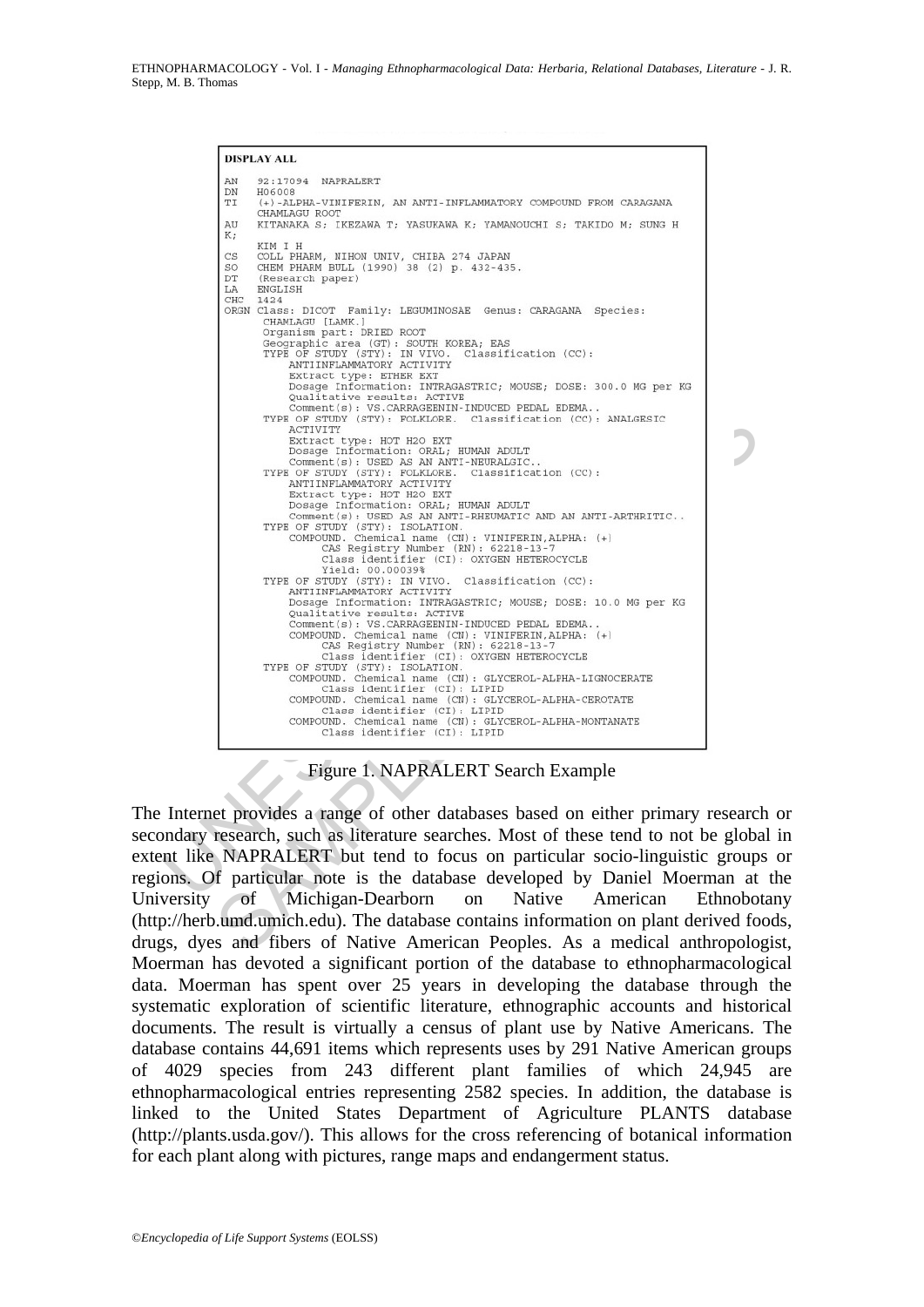-

- -

## TO ACCESS ALL THE **15 PAGES** OF THIS CHAPTER, Visit[: http://www.eolss.net/Eolss-sampleAllChapter.aspx](https://www.eolss.net/ebooklib/sc_cart.aspx?File=E6-79-07)

#### **Bibliography**

Bye R. (1986). Voucher specimens in ethnobiological studies and publications. *Journal of Ethnobiology* **6**(1), 1-8. [This article notes the importance of properly collected herbarium voucher specimens in ethnopharmacology and related disciplines]

1-8. [This article notes the importance of properly collected herbarium opharmacology and related disciplines]<br>
U. F. (1995). Economic Batawas for Plant Sciences (TDWG). Kew, Royal Botanie e has raised awareness and create Cook F. (1995). Economic Botany Data Collection Standard. Prepared for the International Working Group on Taxonomic Databases for Plant Sciences (TDWG). Kew, Royal Botanic Gardens, UK. [This article has raised awareness and created much needed discussion on ethnopharmacological and ethnobiological data standards.]

Lee W.L. and Bell B.M. (1982). Guidelines for acquisition and management of biological specimens. Association of Systematics Collections, Lawrence, Kansas. [This presents important guidelines and standards relevant to the collection of ethnopharmacological data.]

Loub W., Farnsworth N.R., Soejarto D.D. and Quinn M.L. (1985). NAPRALERT: Computer Handling of Natural Products Research Data. *Journal of Chemical Information and Computer Science* 25:99-103. [This article introduces the NAPRALERT database and demonstrates the utility of such an approach.]

Walter S. Judd, Christopher S. Campbell, , Elizabeth A. Kellogg, Peter F. Stevens, and Michael J. Donoghue (2002). Plant Systematics: A Phylogenetic Approach. Sinaur Press. [This is the most up to date text on a rapidly changing field crucial to ethnopharmacology.]

Martin G. (1995). Ethnobotany: A methods manual. London, Chapman and Hall. [This is a seminal work on methods for collecting ethnobotanical data.]

Moerman D. (1998). Native American Ethnobotany. Portland, Timber Press. [This work represents the most complete inventory of ethnopharmacological data for Native North Americans and sets new standards for data management.]

Friedrich and Samella Christopher Samella Christopher and Samella Christopher Samella (Biggard Christopher Shis aritie hotes the importance of properly collected herbarium voucher specime<br>cology and related disciplines]<br>SA Salick, J., J. Alcorn, E. Anderson, C. Asa, W. Balee, M. Balick, S. Beckerman, B. Bennett, J. Caballero, G. Camilo, A.B. Cunningham, E. Elisabetsky, L. Emperaire, G. Estabrook, G. Fritz, L. Gross, E. Hunn, T. Johns, E. Luoga, G. Martin, W. McClatchey, J. Miller, P. Minnis, D. Moerman, M. Paletti, D. Pearsall, C. Ramirez-Sosa, J. Rashford, B. Schaal, D. Spooner, J. Stepp, M. Thomas, T. Ticktin, N. Turner, J. Xu (2003). Intellectual Imperatives in Ethnobiology. NSF Biocomplexity Workshop Report. Missouri Botanical Garden. St. Louis, MO. [This is a foundational statement by leading ethnobiologists on emerging research, theoretical and ethical issues.]

Thomas M.B., Lin N. and Beck H.W. (2001). A Database Model for Integrating and Facilitating Collaborative Ethnomedicinal Research. Pharmaceutical Biology. Vol 39, Supplement, pp. 41-52. [This introduces a new object oriented database model with significant potential for ethnopharmacological data.]

Thomas M.B. (2003). Emerging Synergies Between Information Technology and Applied Ethnobotanical Research. Ethnobotany Research and Applications. [This work covers recent advances in information technology and how they might be applied to ethnopharmacology.]